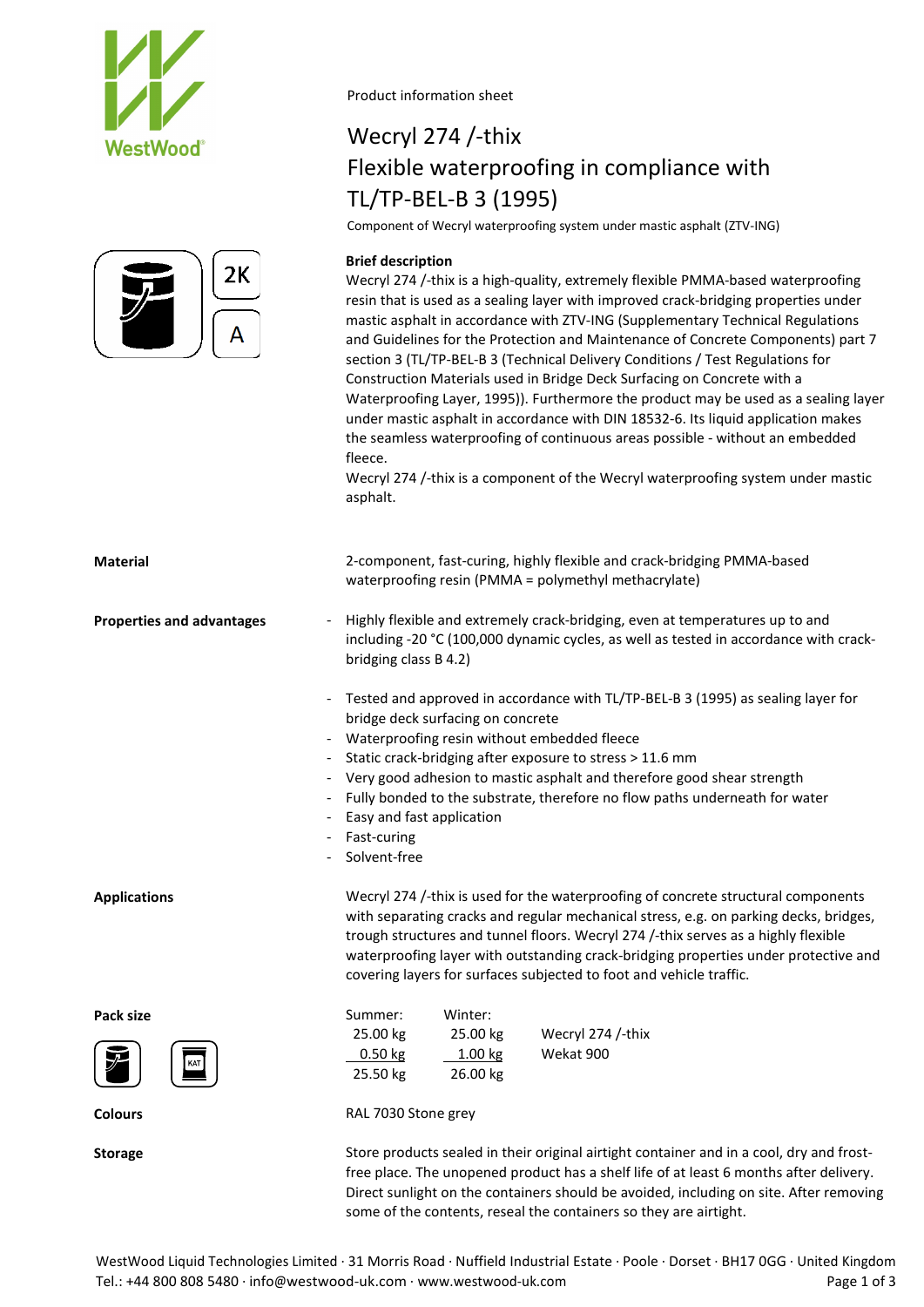

## **Application conditions Temperatures**

**Reaction times and required** 

**amounts of catalyst**



Product information sheet

# Wecryl 274 /-thix Flexible waterproofing in compliance with TL/TP-BEL-B 3 (1995)

Component of Wecryl waterproofing system under mastic asphalt (ZTV-ING)

The product can be applied within the following temperature ranges:

**Product Temperature range, in °C**

|                   | Air           | ---<br>Substrate* | <b>Material</b> |
|-------------------|---------------|-------------------|-----------------|
| Wecryl 274 /-thix | $-5$ to $+35$ | $+3$ to $+40*$    | +5 to +30       |

\* The substrate temperature must be at least 3 °C above the dew point during application and curing.

### **Moisture**

The relative humidity must be  $\leq$  90 %.

The surface to be coated must be dry.

The surface must be protected from moisture until the coating has hardened.

|               | Wecryl 274 /-thix (at 20 °C, 2% catalyst) |  |  |  |  |  |  |
|---------------|-------------------------------------------|--|--|--|--|--|--|
| Pot life      | approx. 15 min                            |  |  |  |  |  |  |
| Rainproof     | approx. 45 min                            |  |  |  |  |  |  |
| Can be walked |                                           |  |  |  |  |  |  |
| on/overcoated | approx. 1.5 h                             |  |  |  |  |  |  |
| Curing time   | approx. 3 h                               |  |  |  |  |  |  |

Higher temperatures or greater proportions of catalyst will reduce reaction times, while lower temperatures and smaller proportions of catalyst will increase reaction times.

The following table indicates the recommended amount of catalyst required to adjust the curing reaction to the temperature.

| Product    | Substrate temperature in °C; required amounts of Wekat 900 in % w/w (guide) |        |    |    |       |       |       |       |       |       |     |       |       |
|------------|-----------------------------------------------------------------------------|--------|----|----|-------|-------|-------|-------|-------|-------|-----|-------|-------|
|            | $-10$                                                                       |        | +3 |    | $+10$ | $+15$ | $+20$ | $+25$ | $+30$ | $+35$ | +40 | $+45$ | $+50$ |
| Wecrvl     |                                                                             |        |    |    |       |       |       |       |       |       |     |       |       |
| 274 / thix |                                                                             | $\sim$ | 4% | 4% | 4%    | 4%    | 2%    | 2%    | 2%    | 2%    | 1%  |       |       |

**Consumption rates**

Consumptions differ due to the country specific requirements and have to be agreed

**Technical data**

**Product application Application equipment / tools**





For applying the product:

For mixing the product:

Mixing tool with twin-paddle stirrer

Two-layer application in accordance with ZTV-ING (TP-BEL-B 3)

Waterproofing without fleece: Notched rubber squeegee (7 mm) and spiked steel roller

Consumption in accordance with ZTV-ING (TP-BEL-B 3): approx. 3.2 kg/m² in advance. **Density:** Wecryl 274 /-thix  $1.12 \text{ g/cm}^3$